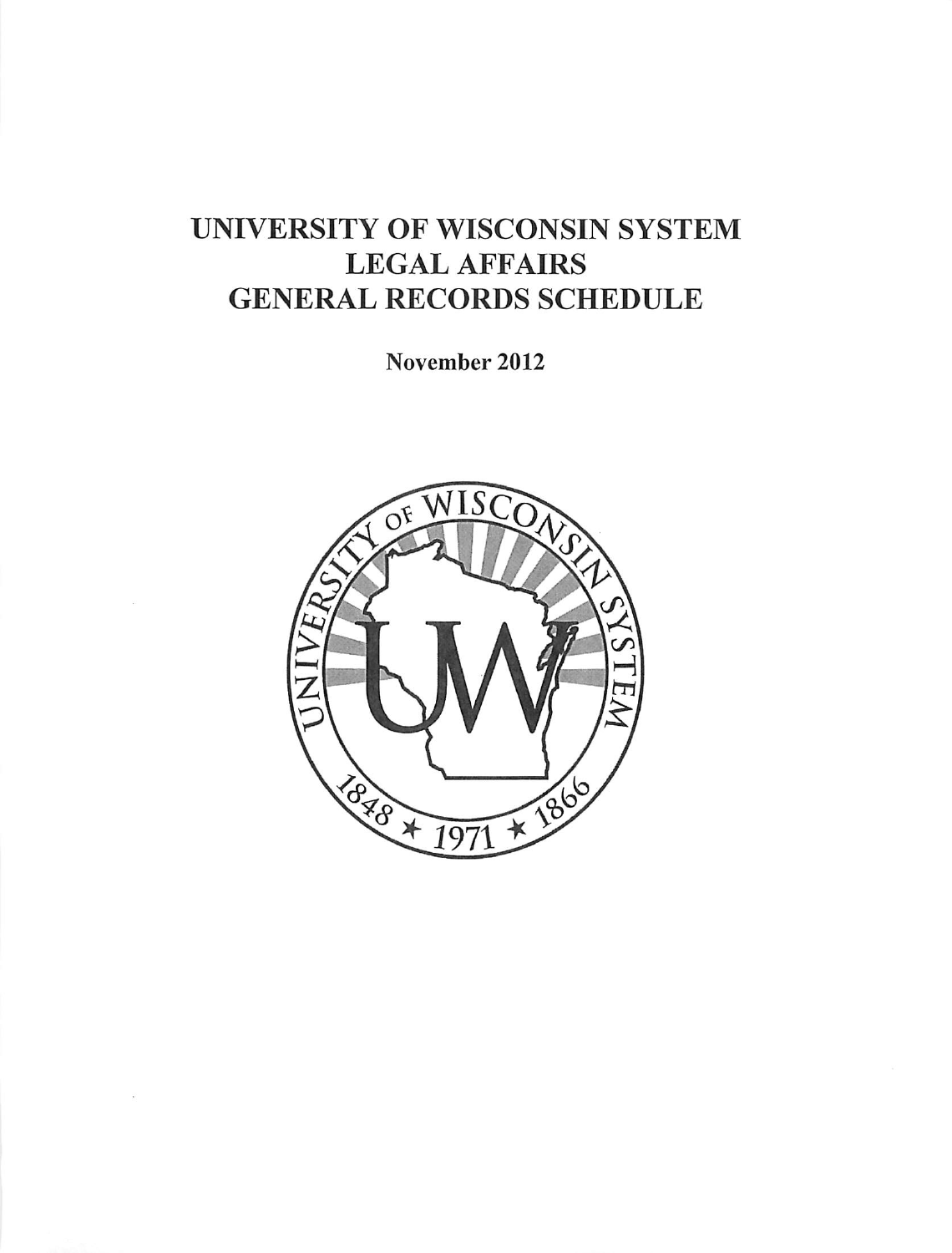### *UNIVERSITY OF WISCONSIN: GENERAL RECORDS SCHEDULES FOR LEGAL AFFAIRS*

### *I. INTRODUCTION AND PURPOSE*

The University of Wisconsin System comprises fifteen distinct institutions, many of which create and receive records that are similar in purpose and utility. In the interest of efficiency, therefore, this records schedule identifies categories of records that are common to all University of Wisconsin institutions, so as to avoid making each institution secure a distinct retention schedule for the same categories of records.

The University of Wisconsin System Office of the General Counsel provides legal services to the University Of Wisconsin Board Of Regents, System President and Administration, and the chancellors and individual institutions. The legal affairs or legal services offices at UW-Madison and UW-Milwaukee provide primary legal services to their institutions.

The goals for these records schedules are to ensure compliance with legal requirements and to provide for an efficient filing, retention, and record retrieval system. This document amends and supersedes the relevant records retention schedules previously filed. The records described within this document include some confidential information that is subject to the attorney client privilege or the attorney work product doctrine and are likely to be exempt from public disclosure.

### n. scope

Records under this schedule are created and kept at the UWS General Counsel Office, the UW-Madison Administrative Legal Services or UW-Milwaukee Legal Affairs/Services. *These 3 University Legal Offices for the purposes ofthis schedule will be referred to as "Legal Affairs".* Similar records may be held at the institution or in a subunit of the institution other than legal affairs, and those records would not be subject to this schedule.

The Legal Affairs record schedules described within this document include the following records:

- *• MATTER CASE FILES*
- *• LEGAL AFFAIRS CASE FILES - HISTORICALLY SIGNIFICANT*
- *• LEGAL TRADEMARK AND INTELLECTUAL PROPERTY- FORMAL LEGAL DOCUMENTS*
- *• CLIENT CONSULTATION RECORDS*
- *• ADMINTRATIVE RULE DEVELOPMENT- OFFICIAL FILE*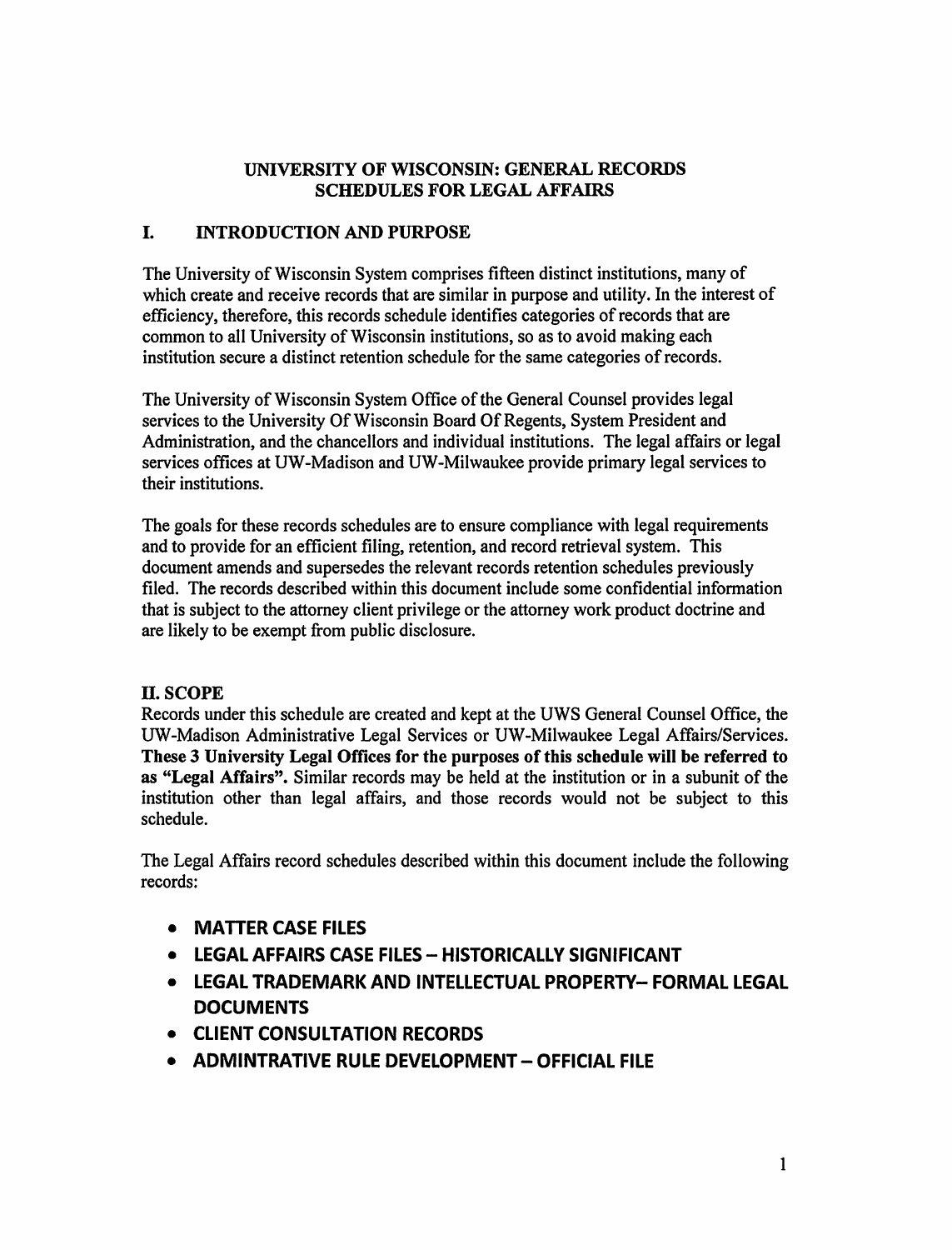### *HI. UTILITY AND FUNCTION OF INFORMATION PROVIDED WITHIN THIS GRS:*

### $A.$  Preservation of Historic Records.

Historic records are those that must be retained indefinitely because of their historic character. It is expected that some legal affairs records will have historic value as so deemed by the general counsel or directors of the campus legal affairs offices. In such an event, the records will be held in the Board of Regents' archives, in the General Counsel's office, in the campus legal affairs office, or in the applicable UW Archives.

### **B.** Use of the Systems Approach.

To as great an extent as possible, the records schedules included within this document were developed using a systems approach. That is, the substantive information contained within an individual document, rather than the document's format, is the basis for the descriptor of each document. This is consistent with the "records series" approach defined in Wis. Stat.  $\S$  16.61(2) (c).

### *C. Minimum Retention Established and Permanent Retention Procedure.*

The records schedules included within this document established minimum retention periods for each type of record. The disposition of each record is assumed to be destruction after its minimum retention period. However, expired records may be retained for as long as they are needed as a resource for performing future projects on behalf of the University of Wisconsin.

### *D. Documents to be retained.*

In accordance with Wisconsin law, records to be retained are those defined as "public records," by Wis. Stat. § 16.61(2) (b). There are some exclusions to the definition including:

1. Duplicates maintained by a University employee only for convenience or reference and for no other substantive purpose.

2. Unsolicited notices or invitations which are not related to any official action taken, proposed, or considered by the University of Wisconsin System.

3. Drafts, notes, preliminary computations and like materials intended for personal use by an individual University employee or prepared by a University employee in the name of the person for whom the employee is working.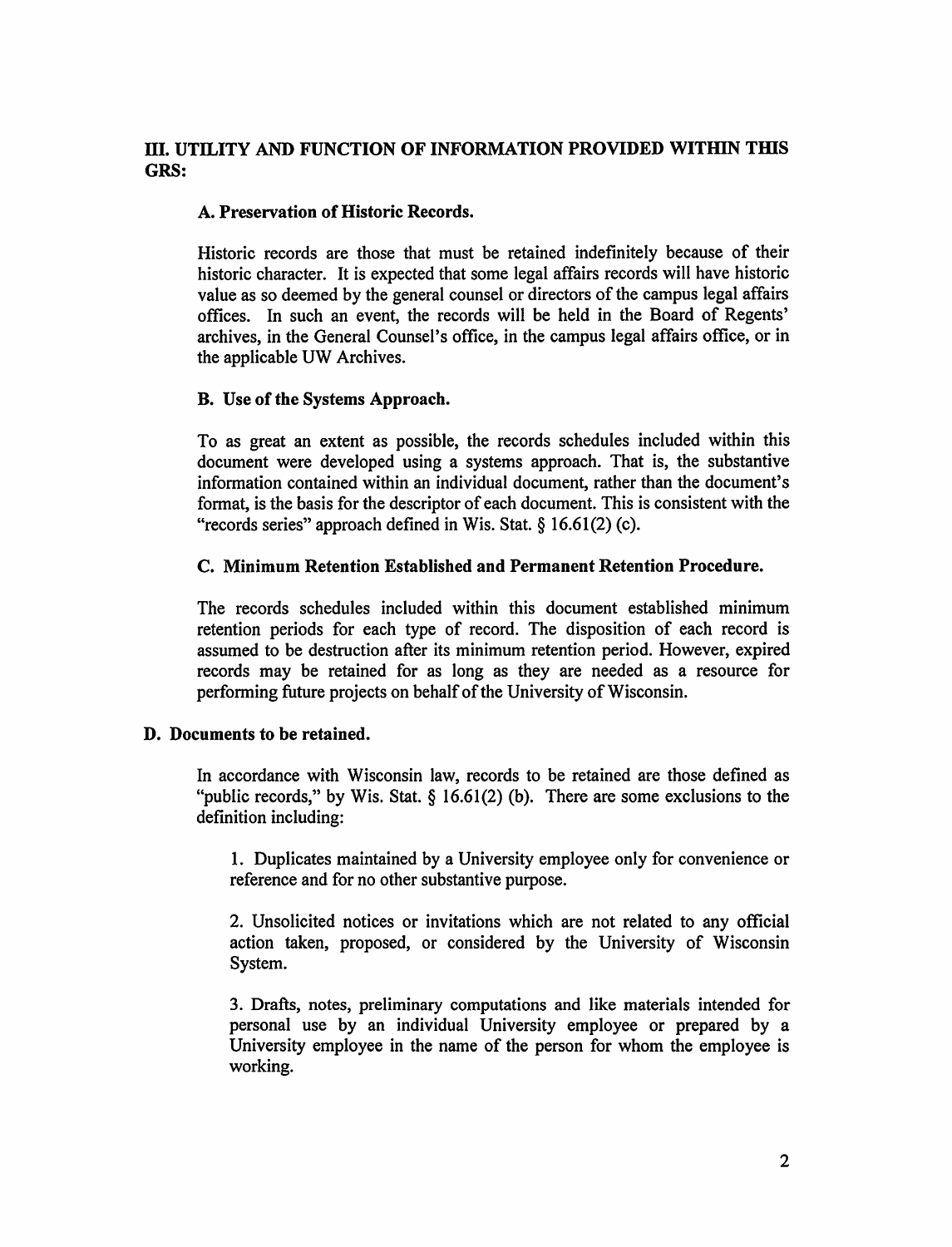4. Routing slips and envelopes.

5. Materials that are purely the personal property of a University employee and have no relation to his or her office.

Records that are not public records under the definition may be destroyed when no longer useful for conducting University business in the discretion of University administrators.

### *E. Documents held in electronic format only.*

Records, other than copies, stored in electronic form only must comply with the legal requirements set forth in: Regent Policy Document 3-2: University of Wisconsin System Public Records Management; and Chapter Adm 12: Electronic Records Management-Standards and Requirements.

### *IV. CONDITIONS AFFECTING FINAL DISPOSITION*

All recommended dispositions provided within this schedule may be carried out by University of Wisconsin administrators except that records may not be destroyed where required to be retained by law or policy including, but not limited to, a pending public records request, lawsuit, audit, or legal hold.

Many records are designated as "destroy confidentially." Pursuit to Wis. Stats. §§ 19.62(56) and 905.03, these records may contain either or both personally identifiable information and confidential materials protected by the attorney-client or attorney work product privileges or other provisions of law applicable to specific types of cases..

### *Administrative Rule 12, Electronic Records Management*

General record schedules cover records in all media. Administrative Rule 12, Electronic Records Management-Standards and Requirements, became effective May 1, 2001. The rule and related information regarding records management for electronic records can be found at

http://www.doa.state.wi.us/section detail.asp?linkcatid=761&linkid=127&locid=0&sname The purpose of this rule is to ensure that public records in electronic format are preserved, maintained, and remain accessible for their designated retention period. Because of frequent technological change, including hardware and software obsolescence and media degradation, agencies must take steps to manage and protect electronic records for as long as they are needed. To meet business needs and protect the legal, financial and historical interests of internal business operations and Wisconsin citizens, agencies must prepare and execute migration plans for electronic records as necessary to prevent them from becoming inaccessible during their retention periods.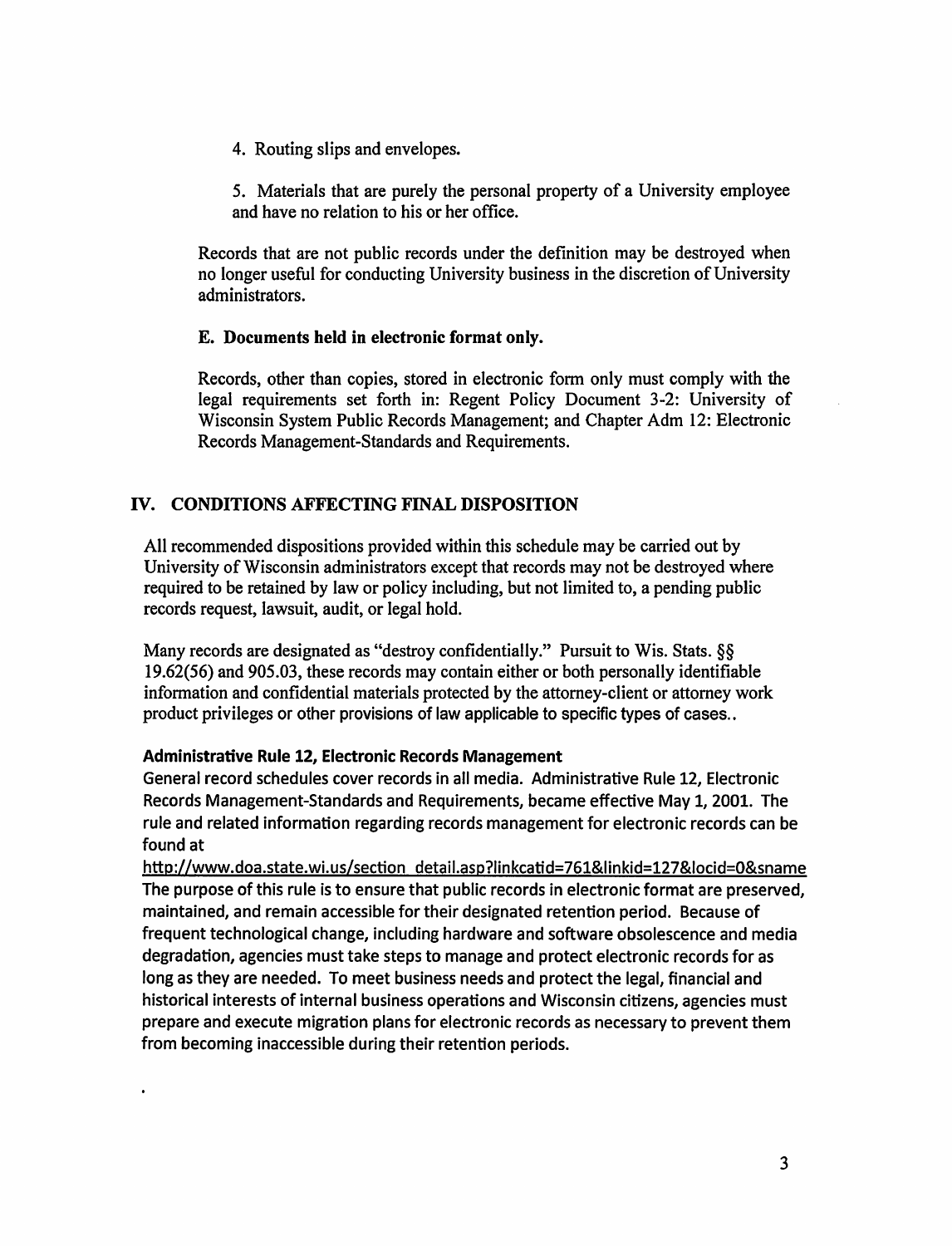# *UNIVERSITY LEGAL AFFAIRS*

### *UWLA0001 MATTER CASE FILES*

The legal affairs offices at UWSystem Administration, UW-Madison, and UW-Milwaukee serve as primary, advisory, or liaison counsel on a variety of litigated case files including, but not limited to: State of Wisconsin administrative proceedings; Federal or State court proceedings; internal proceedings; and federal enforcement actions and other campus legal matters. Legal matter files include but are not limited to pleadings and legal argument, correspondence, evidence, research, orders all documents related to a Legal Summons, and Subpoenas issued, May contain Client File; Expenses; Attorney Notes; Medical Records; Government Agency Filings; Discovery [for example Interrogatories,

Request for Production of Documents; Deposition Transcripts; Evidence [for example photos, statements, etc. and/or related correspondence requesting specific records pertaining to University employees or University business transactions are included in this series. This retention period is consistent with that employed by the Wisconsin Department of Justice for similar records, and covers the longest expected applicable statute of limitations. The recommended retention period is ten years, unless the file is deemed historic. *SEE UWLA0002*

### *Retention Time Period*

*Original:* EVT+ *10* Years EVENT=Date the Filewas closed

*Disposition:* Destroy Confidential

*Copies:* When no longer needed for administrative or quality control purposes destroy confidentially

*PII:Yes*

*Confidential:* Yes

### *UWLA0002 LEGAL AFFAIRS CASE FILES - HISTORICALLY SIGNIFICANT*

Matter Case files that are determined to be documentation of historically significant events that happen on the university campuses.

*Retention Time Period*

*Original:* CR+20 Years CR = Creation Year

*Disposition:* Transfer to University Archives per institutional policy

*Copies:* When no longer needed for administrative or quality control purposes destroy confidentially

*Pll:* No

*Confidential:* No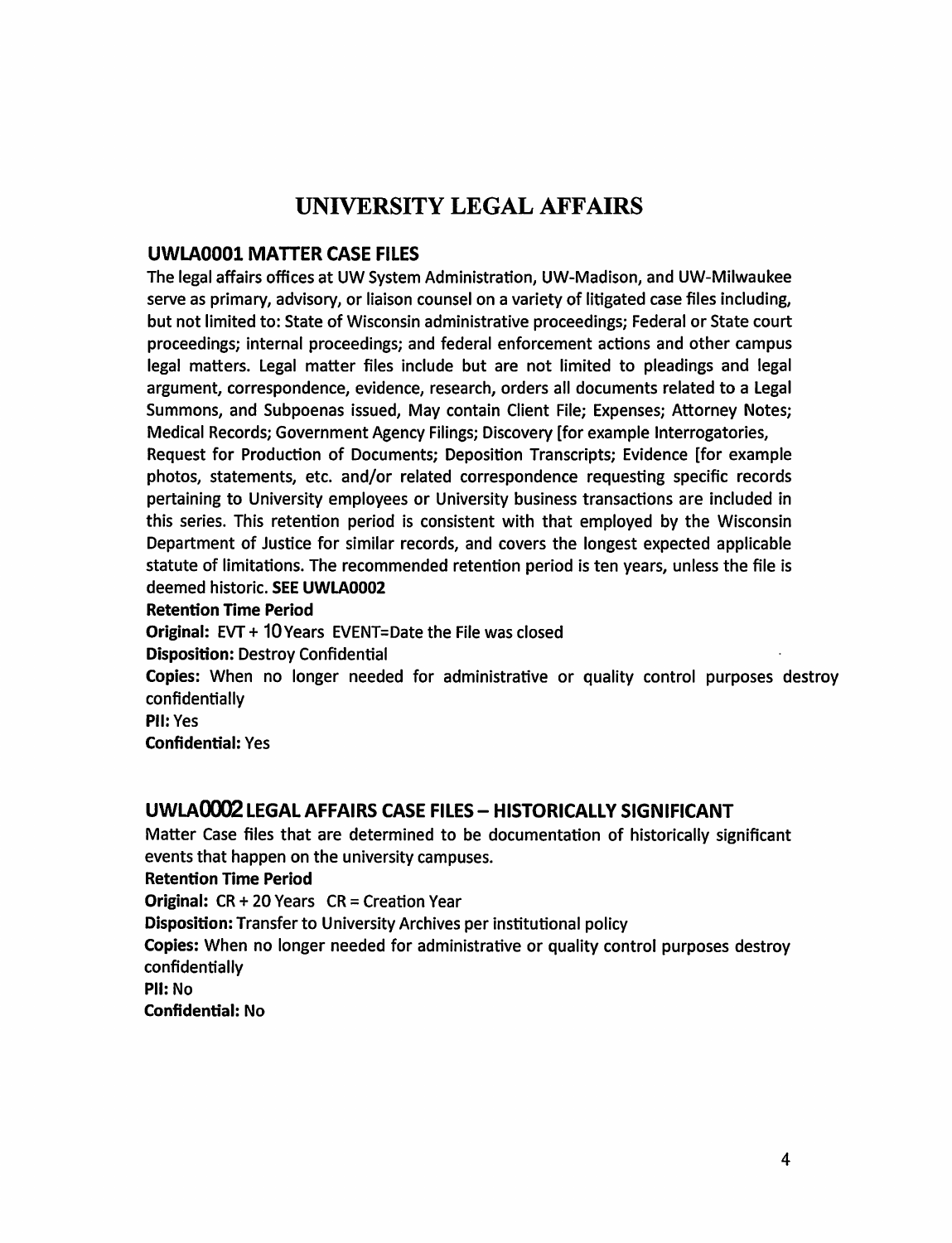## *UWLA0003 LEGAL TRADEMARK AND INTELLECTUAL PROPERTY- FORMAL LEGAL DOCUMENTS*

Official legal documents dealing with Trademarks and Intellectual Property which are retained by Legal Affairs. Examples of these documents include those related to, but not limited to: trademark, intellectual property, trusts, real estate, and certain legal agreements or court orders related to trademarks and intellectual property.

### *Retention Time Period*

**Original:** CR + 50 Years CR = Creation Year *Disposition:* Transfer to University Archives

*Copies:* When no longer needed for administrative or quality control purposes destroy confidentially

*Pll:* Yes

*Confidential:* Yes

### *UWLA0004 CLIENT CONSULTATION RECORDS*

The general counsel and legal affairs offices frequently consult with clients on legal questions and concerns. Related records should be retained for six years because that is the longest statute of limitations for potential, related claims to be filed, and because that is a reasonable length of time for such documents to be useful in resolving similar matters. **\*The minimum is EVT** + **6 Years. UW-Madison has opted to keep records more than the minimumfor operational purposes to EVT+10 Years.**

### *Retention Time Period*

*Original:* \*EVT + 6 Years EVENT= Date of Issue resolution *Disposition:* Destroy Confidentially *Copies:* When no longer needed for administrative or quality control purposes destroy confidentially *Pll:* Yes *Confidential:* Yes

### *UWLA0006ADMINTRATIVE RULE DEVELOPMENT- OFFICIAL FILE*

The University of Wisconsin System may promulgate administrative rules pursuant to Wis. Stat, chapter 36. The official rule drafting file should be should be retained permanently as is consistent with state-wide practice.

### *Retention Time Period*

*Original: Permanent*

*Disposition:* Transfer to Archives per institutional policy

*Copies:* When no longer needed for administrative or quality control purposes destroy confidentially

*Pll:* No

*Confidential:* No